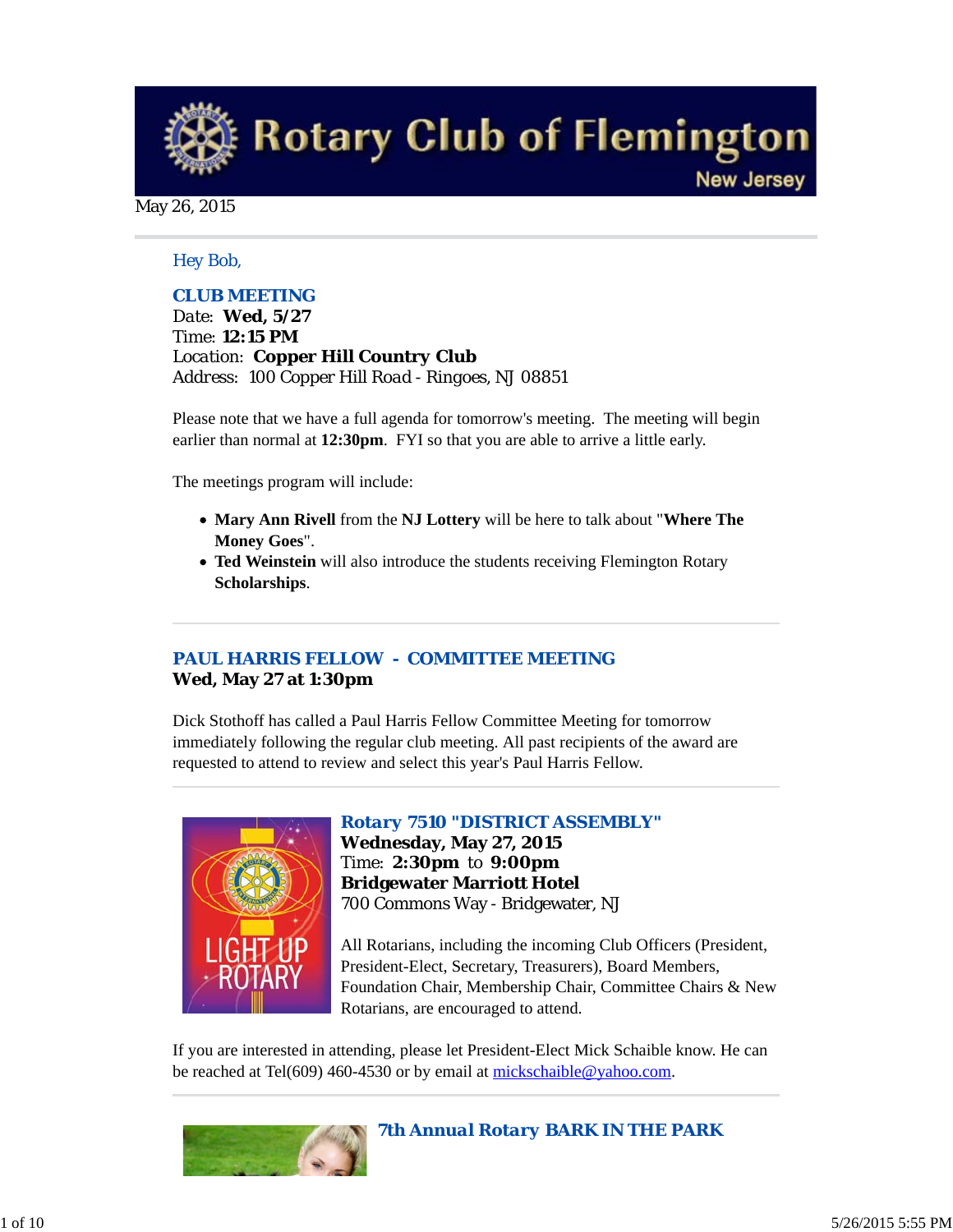

# *DOG WALK*

**Sunday, June 7, 2015** Registration: **10:30am** Walk: **11:00am** to **2:00pm** Location: **Flemington Boro Park** Address: 43 Park Avenue, Flemington, NJ 08822

Enjoy a 1.0 mile walk around scenic Flemington ending back in a park full of activities for you and your pet. Meet exhibitors from local businesses with healthy ideas for your

pet plus new and unique pet-oriented products and services.

All net proceeds of the event go to Rotary Charities and local pet rescue organizations, especially **Animal Alliance**, a non-profit, volunteer-run pet adoption and spay/neuter outreach animal welfare organization.

You can also enjoy great food from several local restaurants (for people!), plus fabulous pet contests, including best pet costume and most photogenic pet, to name a few. There will also be terrific live music from **SunDog**!

**Click Here** or visit **www.FlemingtonRotaryNJ.org** for more information, or to download the following event forms:

- **Event Brochure**.
- **Walker Registration Form**.
- **Sponsor Registration Form**.
- **Vendor Registration Form**.



*PEDALS FOR PROGRESS Bicycle, Sewing Machine & Sports Equipment Collection* **Saturday, June 6, 2015 9am** to **12noon Flemington Presbyterian Church** 10 East Main Street - Flemington, NJ

Joe Ziegler hopes that you can join us for another Collection at the Flemington Presbyterian Church. Items to be collected include **Used Bicycles** (adult and child), **Used Sewing Machines** (in working condition) and **Sports Equipment** (soccer balls, baseball gloves, etc. that can fit in the shipping containers between the bikes). The collection is sponsored by the Flemington Presbyterian Church and the Rotary Club of Flemington.

Please help do your part to put unused bikes to good use in the developing world.

#### *Requirements*:

- Bikes should be rust free.
- Bikes with flat tires in need of some repair are accepted.
- No trikes.
- "Bikes for parts" are not accepted.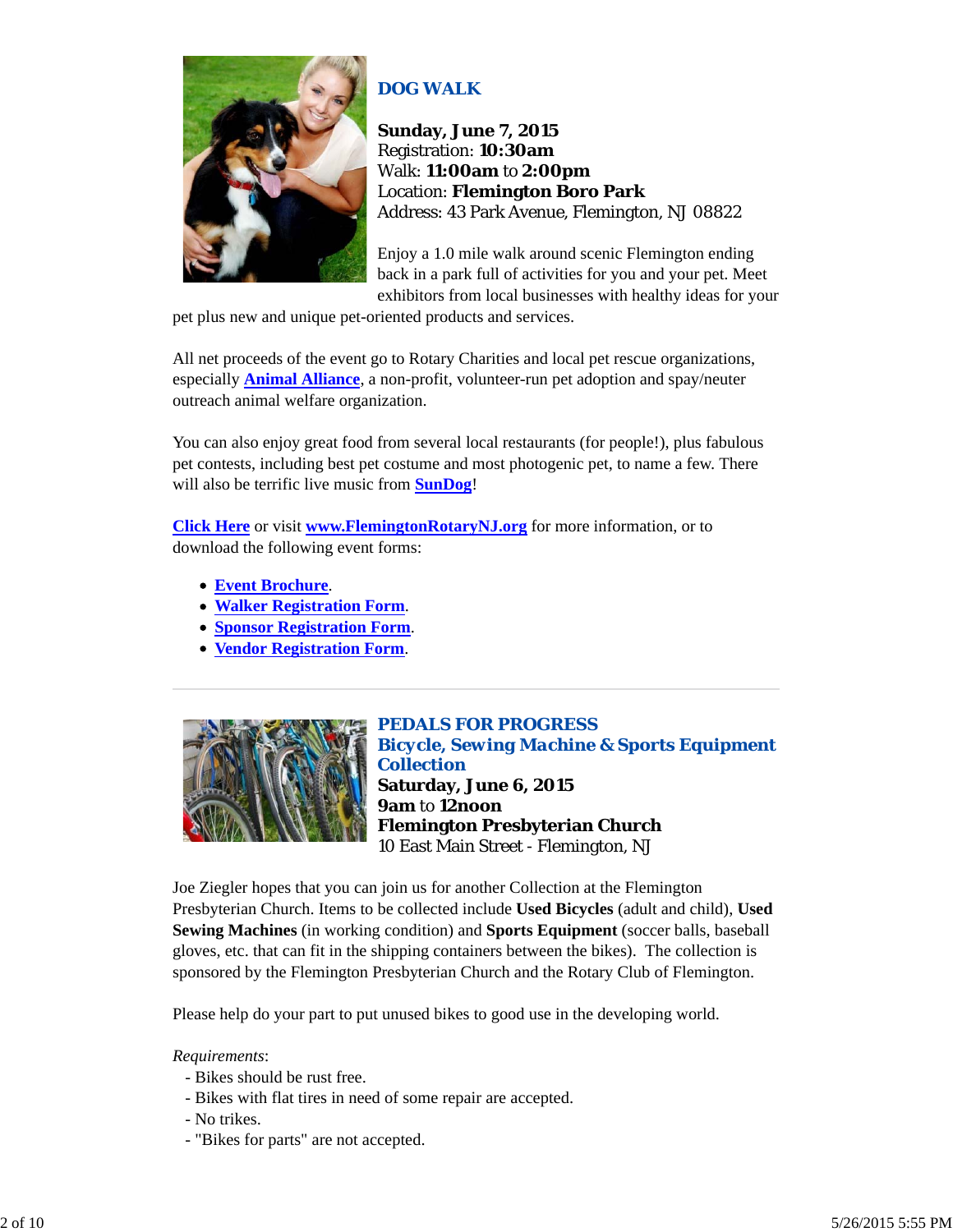A **\$10 cash donation** is required with each bike or sewing machine. Bikes and donations are cash deductible. The required cash donation helps to offset the cost to ship the bikes to the developing countries.

**Pedals for Progress**, also known as **P4P**, collects 5000 to 7000 bicycles annually and transfers this material wealth to those more needy. Thus rescuing bicycles destined for America's landfills and delivering them to societies where they are badly needed and highly valued. To date, more than 142,000 bicycles, 2,800 used sewing machines and \$10.8 million in new spare parts have been shipped to partner charities in 38 developing countries. In these countries, the bikes are reconditioned by partner agencies and distributed at low cost to poor working adults. These bikes provide them with reliable transportation for commuting to work, transporting produce to market, or accessing health care and other services. Steady employment for these adults is vital to the development and success for these economies.

**It costs \$40 to collect, process, ship, rebuild and distribute each bicycle**. The required \$10 donation helps to offset the shipping costs. P4P is a  $501(c)(3)$  corporation and a registered charity in the states of NJ, PA, NY, CT, IA & VT. Brochures explaining this innovative program will be available at the collection site. P4P also seeks donations of wrenches for our oversees shops. For detailed information about our overseas projects and a current schedule of bicycle collection, visit the P4P website at **www.p4p.org.** If you miss this collection date, you can locate other bike collections through the Pedals for Progress website: **www.P4P.org**



# *POLIO PLUS Collection* From **Harry Mazujian**

Harry Mazujian would like to remind everyone to continue collecting your loose change in your **Polio Plus Pigs** & **Bee Hives**! All donations will goto Rotary International to help with their campaign to eradicate polio. Please bring your loose change or other donations to the weekly Rotary meeting.

The Polio Plus collection will continue until **Wed, June 17th**. Coin Banks (Pigs, Bee Hives, etc.) are available for you at each meeting. Harry will provide a status update each week. Final results will be announced at the Changing on the Guard dinner on Wed, June 24th.

Note: Checks may be made out to "Rotary Club of Flemington" with memo "Polio Plus".

# **PolioPlus Collection Results as of May 26, 2015**:

- $\bullet$  (4) Pigs, Bee Hives, etc.: \$186.41
- (3) Check / Cash Donations: \$170.00
- (4) Meeting Collections: \$58.20

Total Collected to Date = **\$414.61**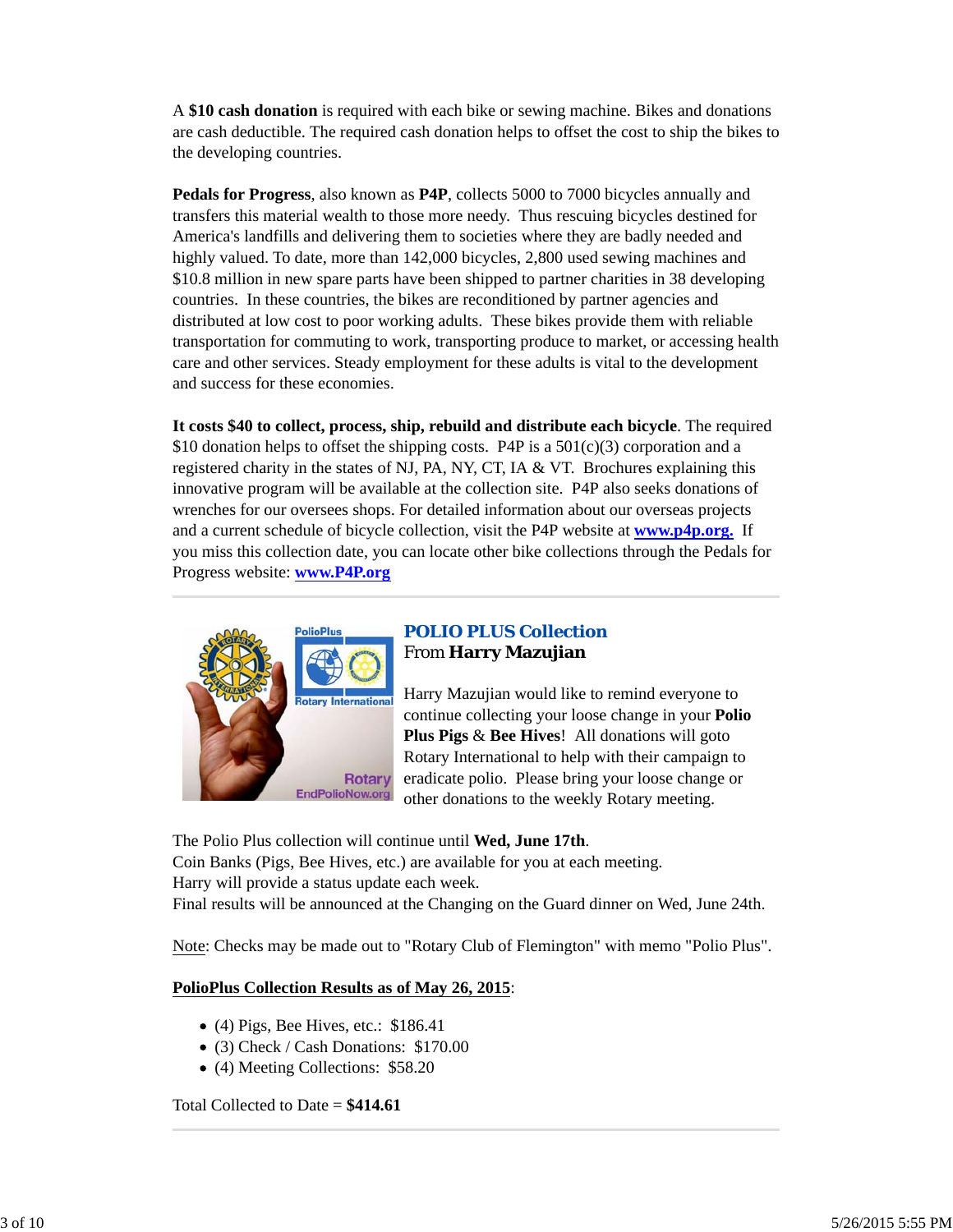

# *Al Dorf Memorial FRESH AIR PICNIC*

**Saturday, July 11, 2015** Time: 2 - 5 pm Location: **Camp CARR** Address: 517 Hamden Road - Annandale, NJ 08801

Flemington Rotary partnered with **The Fresh Air Fund**, a non-profit agency, in 1931 to help provide a free "fresh air" summer experience out in the country for New York City children from low-income communities.

On Saturday, July 11th, the Rotary Club of Flemington will

he hosting a picnic for all of the Fresh Air kids and their host families. All Flemington Rotarians and their families are also invited and encouraged to attend! This is Flemington Rotary's 2nd oldest service project.

Picnic foods will be provided including hot dogs, hamburgers and drinks. Rotarians are requested to bring a side dish.

There will also be a swimming pool for everyone to enjoy. So make sure to bring your kids, grand kids, swimming suits & towels!

For more information, contact **Gwen Williams** by phone at (908) 369-4042 or by email at gwen1233@comcast.net before July 3rd. Or Click Here to download the flyer. Click Here to generate directions.



# *Flemington Rotary Donations Project HEALING GARDEN at the Hunterdon Medical Center* Supporting an Eagle Scout Project

The Donations Committee and Board have approved a \$1,250 donation to support a local project to create a **Healing Garden** at the **Hunterdon Medical Center**. The project was started by Robert Vanacore, who is a Boy Scout with Troop 194 here in Flemington. The Healing Garden project was created by Mr. Vanacore to help him earn the honorable rank of Eagle Scout. All of the labor

would be donated to construct the garden, but the material costs were estimated to be roughly \$1,740. Flemington Rotary's donation of \$1,250 brings Robert up to his full financial goal to fund the project.

Members of Flemington Rotary are also be invited to assist with the construction of the garden as a hands-on project.

**CLICK HERE** to learn more about the project, including photos of where the Healing Garden would be located near the Hunterdon Medical Center's entrance to the Cancer Ward. If you have any other questions, please contact Donations Committee Chair, Terry Ownes.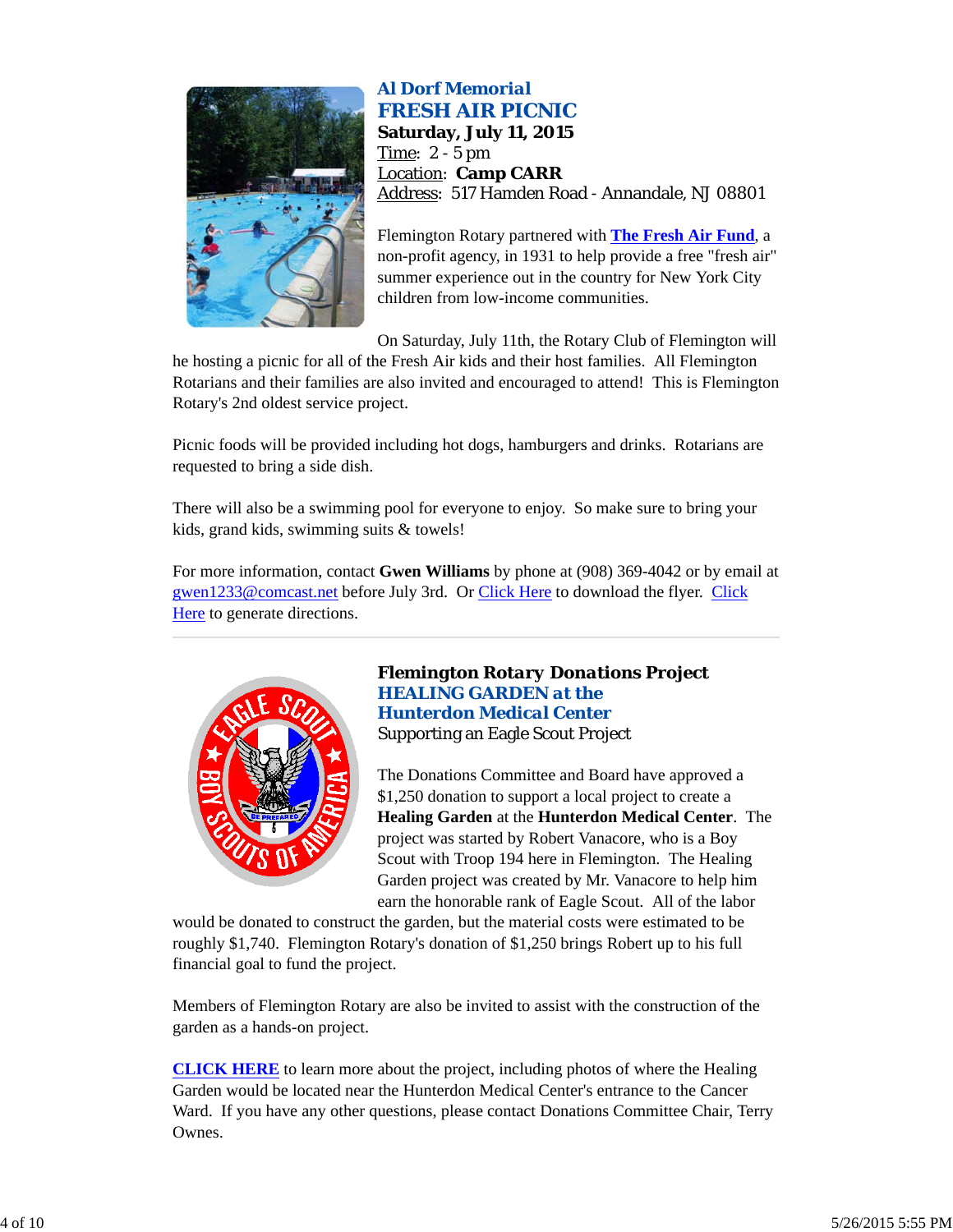

As you know, the Rotary Club of Flemington is a member of the H.C. Chamber of Commerce. This enables all Rotarians the ability to attend a Chamber function as a "member". If someone asks you what your business is, you would explain that you are a member representing the Rotary Club of Flemington. **Click Here** to visit the Chamber website for a listing of upcoming events.



# *Hunterdon Chamber Internet Radio "THE ROTARY HOUR"* **Mondays from 10am to 11am**

PDG Megan Jones-Holt is the host of "The Rotary Hour" on the Hunterdon Chamber Internet Radio station and is looking for guests to have on the show. If you are intersted, please get in touch with Megan at (908)894-4590 or

#### **mjonesholt@gmail.com**.

**Click Here** to listen to the Hunterdon Chamber Internet Radio station from your PC, smart phone, mobile device, etc.



*FLEMINGTON BUSINESS IMPROVEMENT DISTRICT* www.downtownflemington.com

If you would like to learn more about events and activities going on around Flemington, please **CLICK HERE** to visit the Flemington Business Improvement District (BID) website.

# *ROTARY DISTRICT 7510 NEWS*

**Click Here** to read the current news from our Rotary District 7510.

# *SPEAKERS & PROGRAMS BEING SOUGHT*

We are always seeking new or creative ideas for upcoming meeting programs and speakers. If you have any leads, please pass them onto Mick Schaible. **Click here** to generate an email directly to Mick.

# *UPCOMING DATES TO NOTE*

#### **Summary of Upcoming Club Meeting Programs**:

Wed, 5/27: Mary Ann Rivell, NJ Lottery - Where The Money Goes. Ted Weinstein will also introduce the students receiving Flemington Rotary Scholarships. Note this meeting will start early at **12:30pm**.

Wed, 6/03: MaryAnn Isham: Flemington Area Food Pantry Wed, 6/10: Kathleen Jaeger: Hunterdon County Dept. of Health - Public Health Nurse will do blood pressure screening of our members.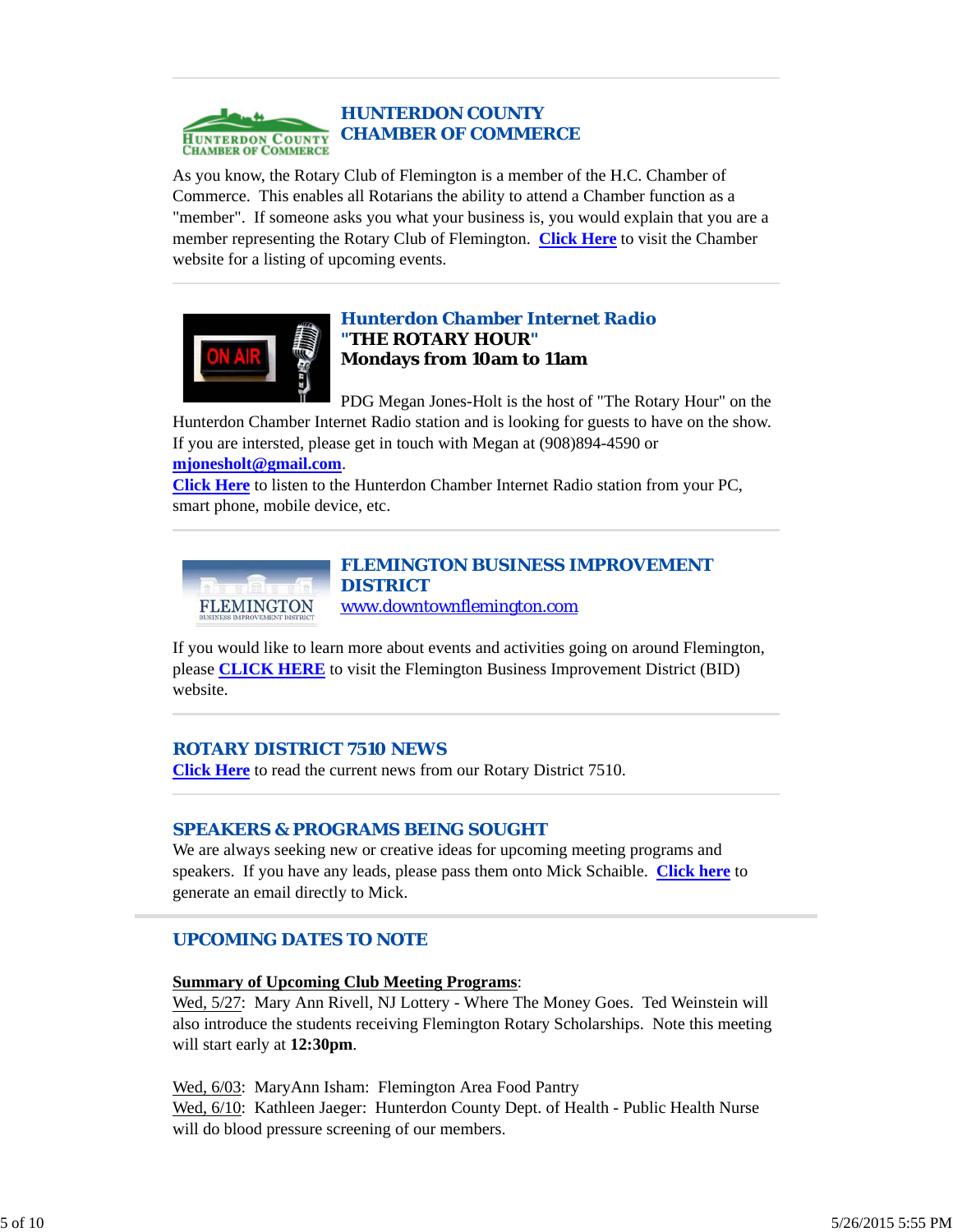Wed, 6/17: TBA Wed, 6/24: **Changing of the Guard Dinner at 6pm** at the Copper Hill Country Club. (*Note there is NO noon meeting on this day*)

**Next RCOF Board Meeting**: Tuesday, 6/2/2015 at 6pm. This is a closed meeting to only board members & club officers. This will be held at Matt's Red Rooster. **Next Membership Meeting**: Wed, 6/10/2015 at 1:30 PM (usually the 2<sup>nd</sup> Wed).

### **Upcoming RCOF Club Events, Fundraisers, Fellowship Events, Etc**.:

Sat, 6/6: **Pedals for Progress** Bicycle, Sewing Machine & Sports Gear Collection Sun, 6/7: 7th Annual Rotary **BARK in the PARK** - Dog Walk Sat, 7/11: Al Dorf Memorial **Fresh Air Picnic** from 2-5pm (Camp Carr)

#### **Rotary District 7510 Events & Functions:**

Wed, May 27: **Rotary District Assembly** at 2:30pm (Bridgewater Marriott Hotel, 700 Commons Way, Bridgewater, NJ)

Sat-Tues, June 6-9: **Rotary International Convention** in Sao Paulo, Brazil Thurs, 6/25: **District Changing of the Guard Dinner** (Primavera Regency, 1080 Valley Road, Stirling, NJ)

# *COMMITTEE LIST:*

**Click Here** to download the listing of all current Club Committee's and its members.

# *"MEMBERS ONLY" WEBSITE:*

## **Click Here for the Members Only section of the website to find:**

- 1) The "Membership Proposal Form" to propose a new member.
- 2) New Member Information.
- 3) An Online Copy of the Club Membership Directory.
- 4) A Link to All Photos Albums of the Club.

#### *ROTARY WEBSITE LINKS:*

Rotary International: **www.Rotary.org** Rotary District 7510: **www.RotaryNJ.org**

## *NEARBY ROTARY CLUB MEETINGS:*

As A Rotarian, you are Welcome to attend a Rotary Club meeting anywhere in the world. Click here for the Rotary Club Locator App. Or see below for some local meetings:

#### Mondays

**Lambertville/New Hope** (6:30 pm) - Lambertville Station Restaurant; 11 Bridge Street, Lambertville NJ 08530

**Piscataway** (12:15 pm) - Radisson Hotel; 21 Kingsbridge Road, Piscataway, NJ 08854

#### Tuesdays

**Whitehouse** (12:15 pm) - Max's 22; 456 Route 22 West, Whitehouse Station, NJ 08889 **Princeton** (12:15 pm) - The Nassau Club; 6 Mercer Street, Princeton, NJ 08540 **Bridgewater-Bound Brook** (12:15 pm) - Arbor Glenn; 100 Monroe St, Bridgewater 08807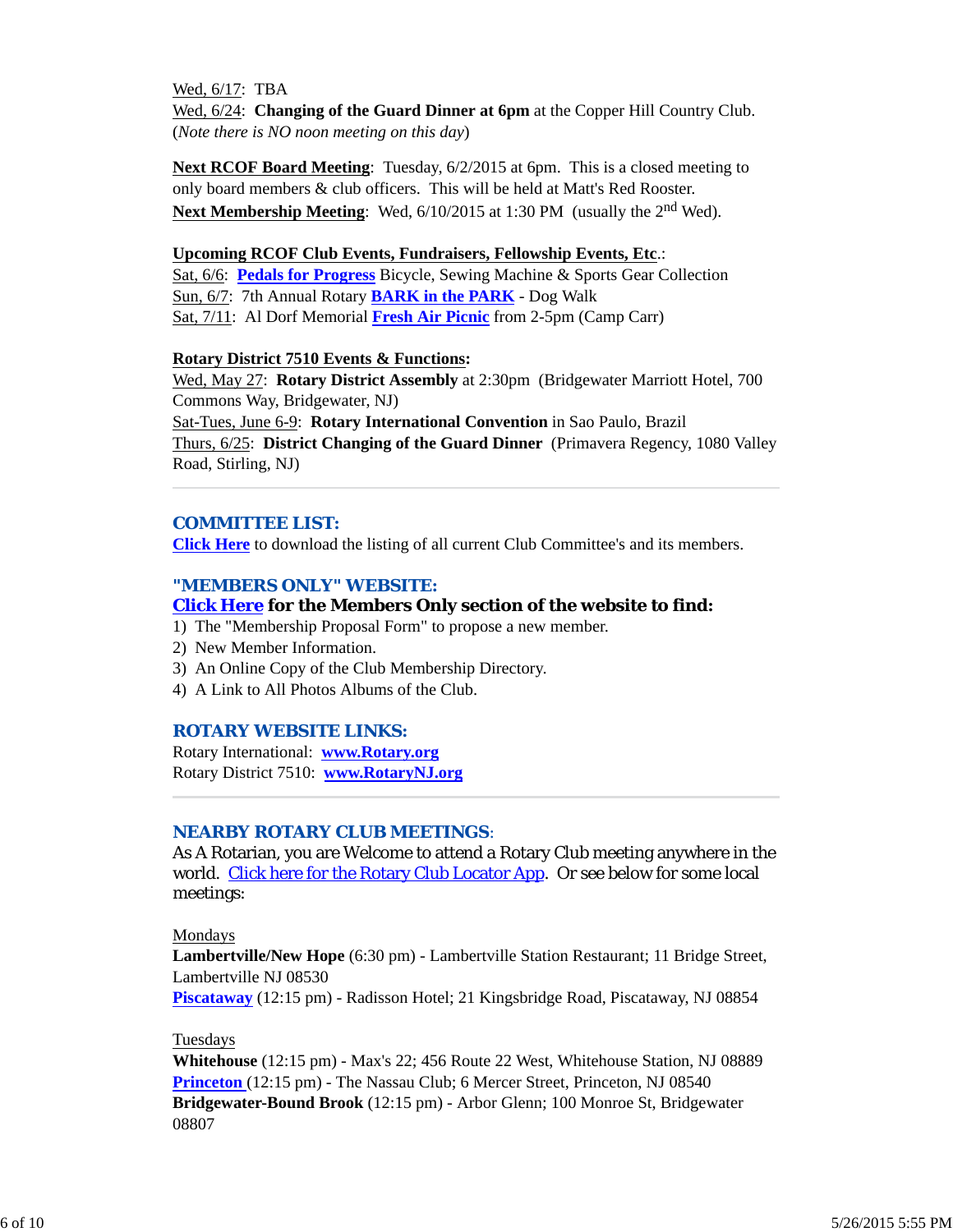# **Wednesdays**

**Branchburg Township** (7:30 am): Stoney Brook Grille; 1285 Route 28, North Branch, NJ 08876

**Flemington** (12:15pm): Copper Hill Country Club; 100 Copper Hill Road, Ringoes, NJ 08851

**Hillsborough Township** (6:15 pm): Pheasant's Landing; 311 Amwell Road (Rt. 514), Hillsborough, NJ 08844

## Thursdays

**Clinton Sunrise** (7:30 am): Clinton Fire Department; New Street, Clinton, NJ 08809 **Somerville/Bridgewater** (12:15 pm): Bridgewater Manor; 1251 US Highway 202/206, Bridgewater, NJ 08807

**Trenton** (12:15 pm): Freddie's Tavern; 12 Railroad Avenue, West Trenton, NJ 08628

# Fridays

**North Hunterdon** (12:15 pm): Beaver Brook County Club; 25 County Club Drive, Annandale, NJ 08801 **Princeton Corridor** (12:15pm): Hyatt Regency; 102 Carnegie Center, Rt. 1 North, Princeton, NJ 08540

## eClub

**Rotary eClub of Hunterdon Horizon**: View website for meetings or online makeups.

# RI President's Call for Action in **2014-2015**: **"Light Up Rotary" Rotary Club of Flemington - Our 91st Year**

Founded October 3, 1923 \* Charter #1529 \* District 7510

| President                                                    | <b>Lynn Hyman</b>                         |  |  |
|--------------------------------------------------------------|-------------------------------------------|--|--|
| President-Elect                                              | <b>Mick Schaible</b>                      |  |  |
| Secretary                                                    | <b>Michele Kavanagh</b>                   |  |  |
| Treasurer, General                                           | <b>Bob Newland</b>                        |  |  |
| Treasurer, Lunch                                             | <b>D.J.</b> Wright                        |  |  |
| <b>Board Members</b>                                         | Ira Liebross (immediate past president)   |  |  |
|                                                              | <b>Ken Skowronek</b>                      |  |  |
|                                                              | <b>Joe Ziegler</b>                        |  |  |
| Sergeant-at-Arms                                             | <b>Karen Widico</b>                       |  |  |
| <b>RI</b> President                                          | Gary C.K. Huang (Taiwan)                  |  |  |
| District Governor (DG)                                       | Melvin I. Kevoe "Mel" (Springfield, NJ)   |  |  |
| District Governor Elect (DGE)                                | <b>Hal Daume</b> (Berkeley Heights, NJ)   |  |  |
| District Governor Nomimee (DGN)                              | <b>Charles Minton</b> (Union, NJ)         |  |  |
| <b>Assistant District Governor (ADG)</b>                     | <b>Megan Jones-Holt</b> (Clinton Sunrise) |  |  |
| Club Meetings: Wednesday, 12:15 pm, Copper Hill Country Club |                                           |  |  |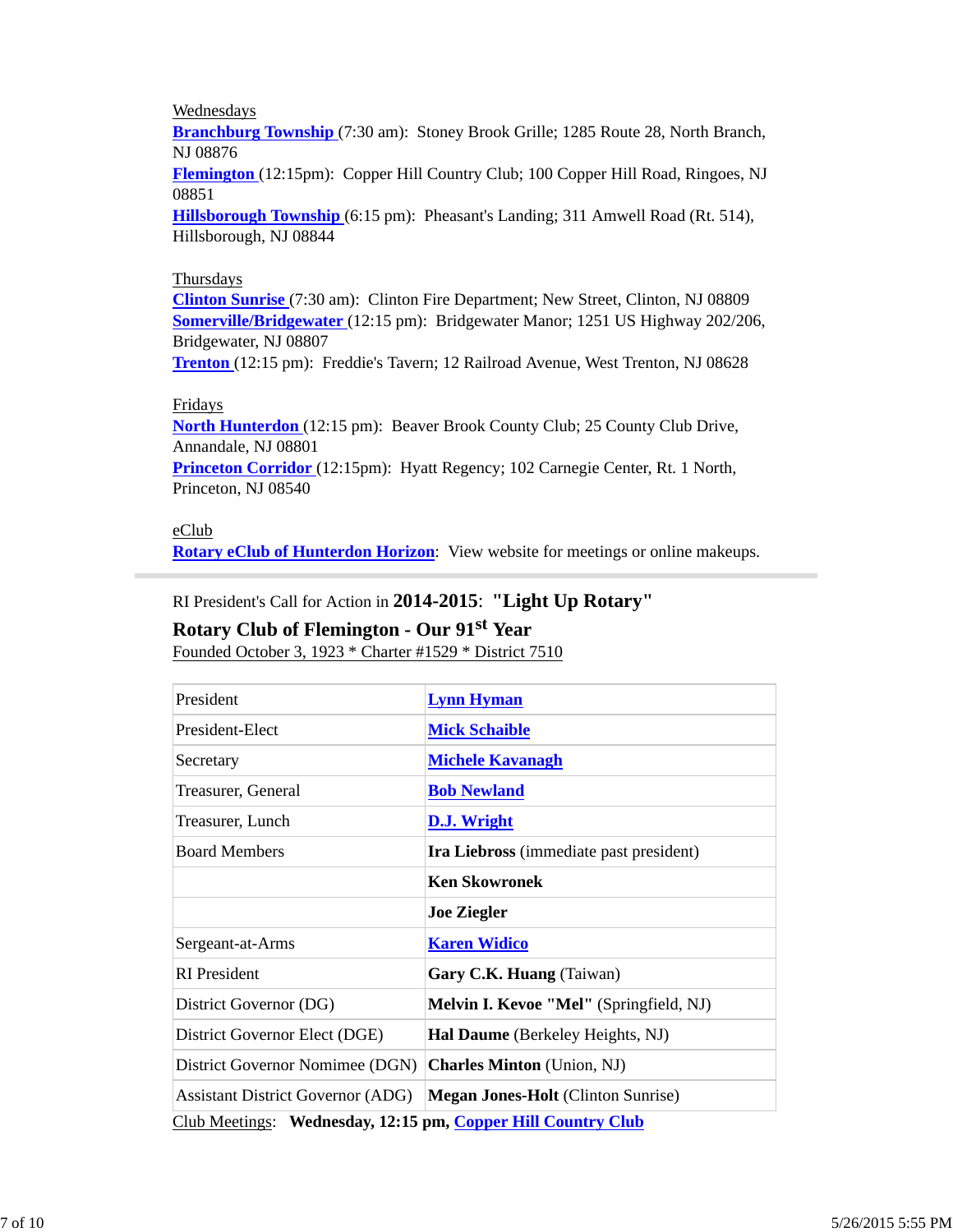# 100 Copper Hill Road, Ringoes 08551





*MISSION STATEMENT*: The mission of Rotary International is to assist and guide Rotarians and Rotary clubs to accomplish the Object of Rotary to ensure Rotary's continuing relevance and to help build a better world, emphasizing service activities by individuals and groups that enhance the quality of life and human dignity, encouraging high ethical standards, and creating greater understanding among all people to advance the search for peace in the world.

**THE OBJECT OF ROTARY:** The object of Rotary is to encourage and foster the ideal of service as a basis of worthy enterprise and, in particular, to encourage and foster:

**1st**: The development of acquaintance as an opportunity for service;

**2nd**: High ethical standards in business and professions, the recognition of the worthiness of all useful occupations, and the dignifying of each Rotarian's occupation as an opportunity to serve society;

**3rd**: The application of the ideal of service in each Rotarian's personal, business and community life;

**4th**: The advancement of international understanding, goodwill, and peace through a world fellowship of business and professional persons united in the ideal of service.

# **THE 4-WAY TEST:** "Of the things we think, say or do:

**1st**: Is it the Truth?

- 2<sup>nd</sup>: Is it Fair to all concerned?
- **3rd**: Will it build goodwill and better friendships?
- **4th**: Will it be beneficial to all concerned?"

## *ROTARY's AVENUE'S OF SERVICE*:

**1)** Through **Club Service**, we have fun, build lasting friendships, and make sure that our club runs well.

**2)** Through **Vocational Service**, we volunteer our professional skills to serve others and promote integrity in everything we do.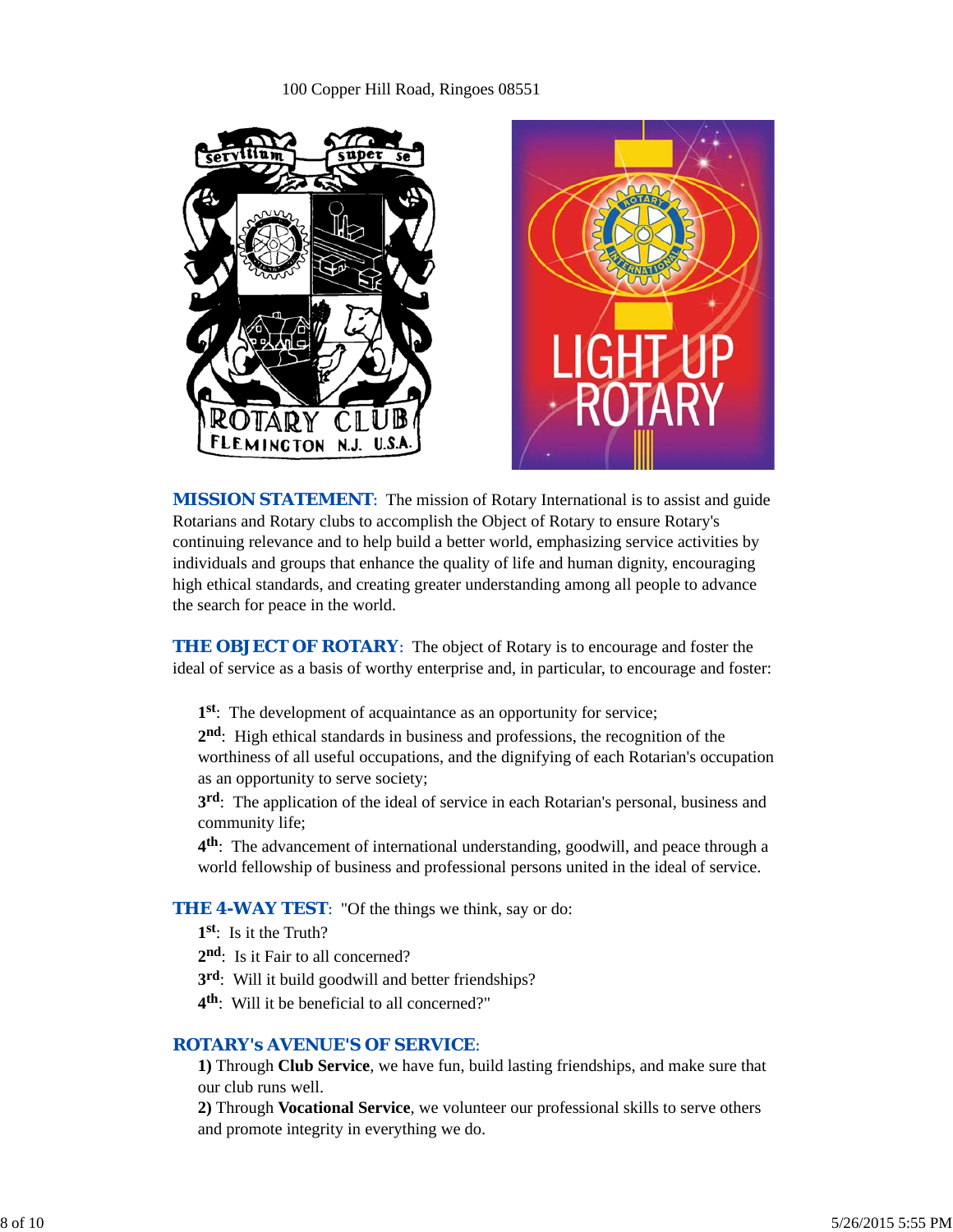**3)** Through **Community Service**, we address local needs and work with our community to bring lasting improvements.

**4)** Through **International Service**, we meet humanitarian needs around the globe and promote world understanding and peace.

**5)** Through **Youth Service**, we work with young people to help them become the next generation of leaders, visionaries, and peacemakers.

## **2014-2015 CLUB MEMBER ROSTER Rotary Club of Flemington, NJ** Current Number of Members: 46

| Rotarian                          | <b>Member Since</b> | <b>Classification</b>           |
|-----------------------------------|---------------------|---------------------------------|
| Black, Bruce B.                   | 2007                | <b>Health and Fitness</b>       |
| Bohler, Herbert C. (Herb)         | 1977                | <b>Specialty Advertising</b>    |
| <b>Campbell, Jennifer</b>         | 2015                | <b>General Practice</b>         |
| Chittenden, Robert L. (Bob)       | 2003                | M.E.F.P. Consulting Engineering |
| Clark, Arthur L. (Sandy)          | 1987                | Printing                        |
| Davidson, James G. (Jim)          | 2002                | <b>Rubber Products</b>          |
| Erskine, John                     | 2014                | Youth Development               |
| Ferrari, Frederick J. (Fred)      | 1964                | Orthodontia                     |
| Fisher, Charles H. (Charlie)      | 1961                | <b>Funeral Services</b>         |
| Fisher, Thomas H. (Tom)           | 2012                | Property & Casualty Insurance   |
| <b>Harkness, David W. (Dave)</b>  | 2015                | <b>Hospital Affairs</b>         |
| Harrison, Jeffrey (Jeff)          | 1996                | Psychotherapy                   |
| Hennessy, Jr., Richard (Rich)     | 2010                | <b>Financial Advisor</b>        |
| Hyman, Lynn                       | 2010                | <b>Retail Banking</b>           |
| Kamnitsis, Christopher P. (Chris) | 2001                | <b>Financial Planning</b>       |
| Kavanagh, Michele                 | 2013                | <b>Community Banking</b>        |
| <b>King, Linda</b>                | 2015                | <b>Non-Profit</b>               |
| Liebross, Ira                     | 1997                | <b>Family Medicine</b>          |
| Loew, Darren                      | 2002                | Orthodontics                    |
| Martin, Teresa (Terry)            | 1993                | Solid Waste/Recycling           |
| Mazujian, Harry                   | 2004                | Clergy                          |
| McWilliams, Nancy                 | 1992                | Psychotherapy                   |
| Metz, Kim                         | 2007                | <b>Technical Education</b>      |
| Muller, George D.                 | 1964                | <b>Cut Glass Manufacturing</b>  |
| Nastasi, William (Bill)           | 1996                | <b>General Contracting</b>      |
| Newland, Robert D. (Bob)          | 1998                | Insurance                       |
| Ownes, Terry M.                   | 1987                | <b>Floor Covering</b>           |
| Phelan, Christopher J. (Chris)    | 2009                | <b>Chamber Of Commerce</b>      |
| Randolph, R. Wayne                | 1982                | <b>Veterinary Medicine</b>      |
| Reinbacher, Otto A.               | 1997                | Clergy                          |
| Rogow, Stephen S. (Steve)         | 1973                | Orthodontics                    |
| Schaible, R. Michael (Mick)       | 1998                | <b>Appraisal Services</b>       |
| Skowronek, Kenneth J. (Ken)       | 1994                | <b>Family Law</b>               |
| Sollner, Richard F. (Dick)        | 1962                | Air Transportation              |